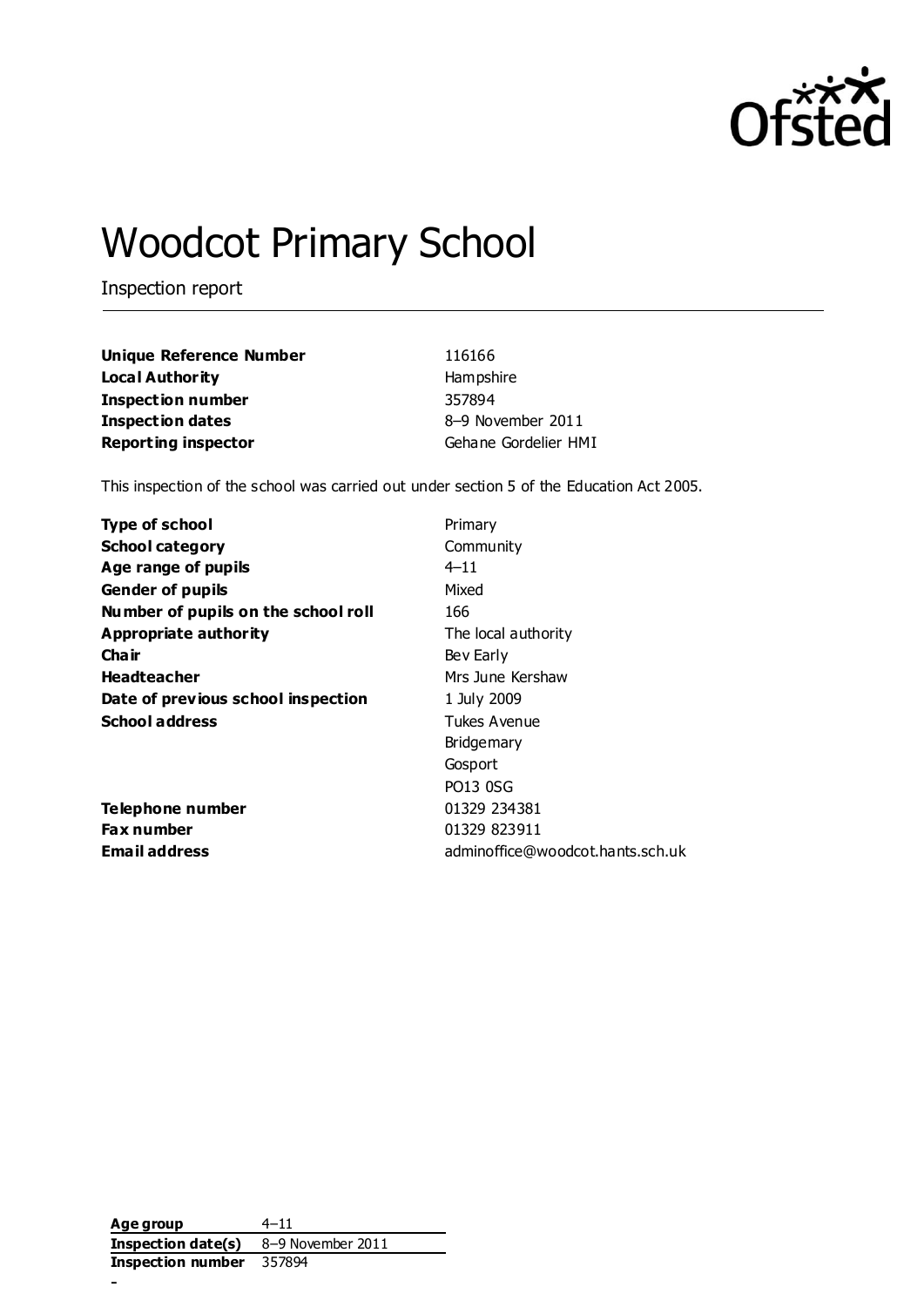The Office for Standards in Education, Children's Services and Skills (Ofsted) regulates and inspects to achieve excellence in the care of children and young people, and in education and skills for learners of all ages. It regulates and inspects childcare and children's social care, and inspects the Children and Family Court Advisory Support Service (Cafcass), schools, colleges, initial teacher training, work-based learning and skills training, adult and community learning, and education and training in prisons and other secure establishments. It assesses council children's services, and inspects services for looked after children, safeguarding and child protection.

Further copies of this report are obtainable from the school. Under the Education Act 2005, the school must provide a copy of this report free of charge to certain categories of people. A charge not exceeding the full cost of reproduction may be made for any other copies supplied.

If you would like a copy of this document in a different format, such as large print or Braille, please telephone 0300 123 4234, or email enquiries@ofsted.gov.uk.

You may copy all or parts of this document for non-commercial educational purposes, as long as you give details of the source and date of publication and do not alter the information in any way.

To receive regular email alerts about new publications, including survey reports and school inspection reports, please visit our website and go to 'Subscribe'.

Piccadilly Gate Store St **Manchester** M1 2WD

T: 0300 123 4234 Textphone: 0161 618 8524 E: enquiries@ofsted.gov.uk W: www.ofsted.gov.uk

**Ofsted** 

© Crown copyright 2011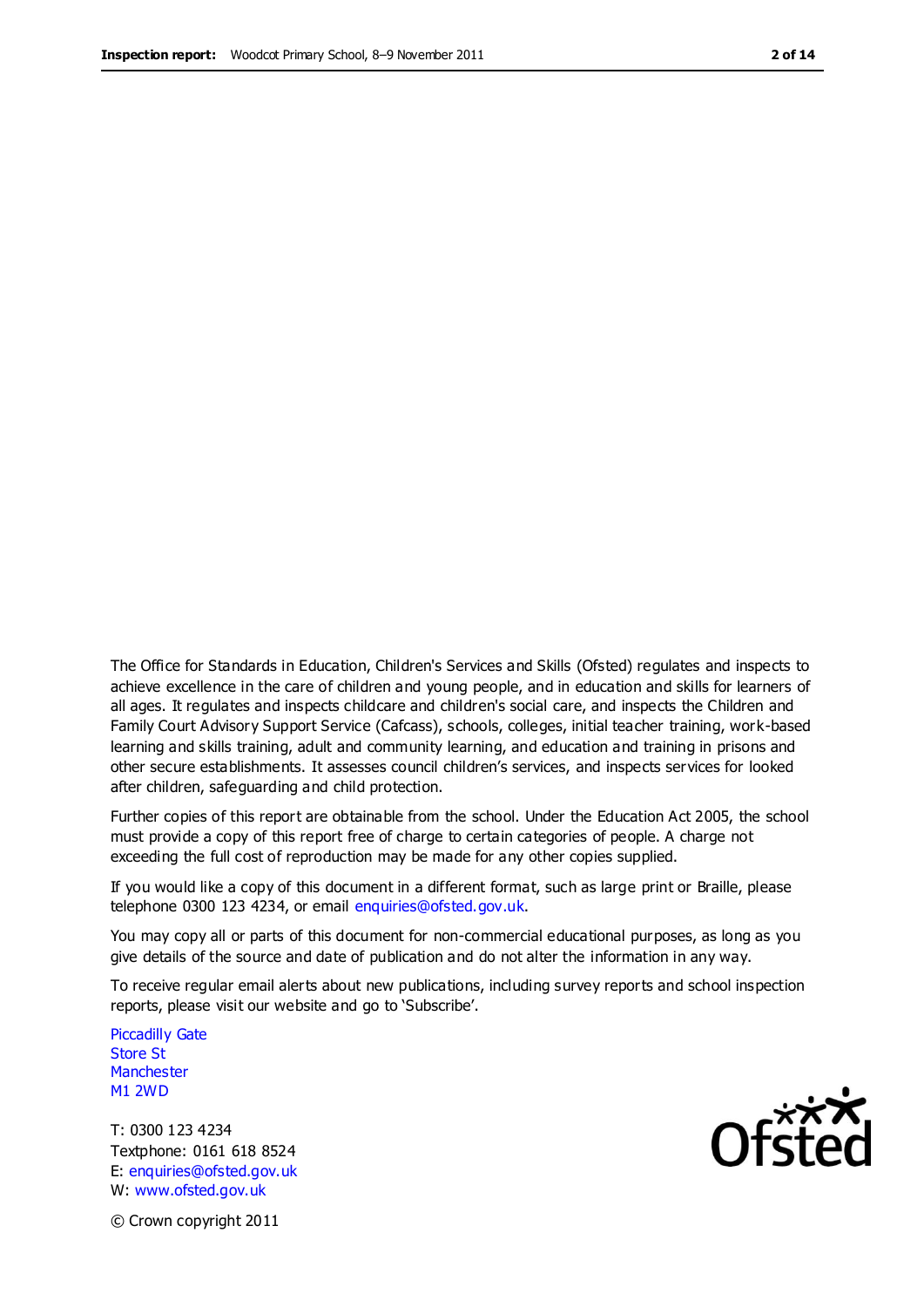# **Introduction**

This inspection was carried out by one of Her Majesty's Inspectors and two additional inspectors. Fourteen part lessons and seven teachers were observed as well as part of a dance club session led by two teaching assistants. Meetings were held with senior and middle leaders, the Chair of the Governing Body and a parent governor, groups of pupils and the school's Primary Phase Inspector from the local authority. Inspectors observed the school's work and scrutinised a range of documents including those relating to safeguarding. Consideration was also given to the 50 parental questionnaires received, the 20 responses from members of staff and the 78 responses from pupils.

The inspection team reviewed many aspects of the school's work. It looked in detail at a number of key areas.

- To what extent are learning and progress consistently good or outstanding across the school?
- How successfully is the school raising the levels of achievement and attainment particularly in English and for those pupils who are not known to be eligible for free school meals?
- How consistently good or outstanding is teaching across the school, and is it meeting the needs of all groups of pupils equally well, especially those of higher ability in English and girls in mathematics?
- How successfully are leaders and managers at all levels driving and embedding improvements across the curriculum, leading to higher levels of attainment? What is the quality of action and improvement planning and how rigorous are monitoring and evaluation?

# **Information about the school**

The school is smaller than the average primary school. The proportion of pupils known to be eligible for free school meals is below the national average. The vast majority of pupils are of White British heritage. Few pupils are from minority ethnic groups or are learning to speak English as an additional language. The proportions of pupils identified as having special educational needs and/or disabilities and of those who have a statement of special educational needs are below average. The school runs a breakfast club as well as a number of lunchtime and after-school clubs. The school has the Investor in People award, the Active Schools award and is a National Professional Qualification for Headship development school. The headteacher is a Local Leader of Education.

There is a privately-run pre-school that was not part of this inspection.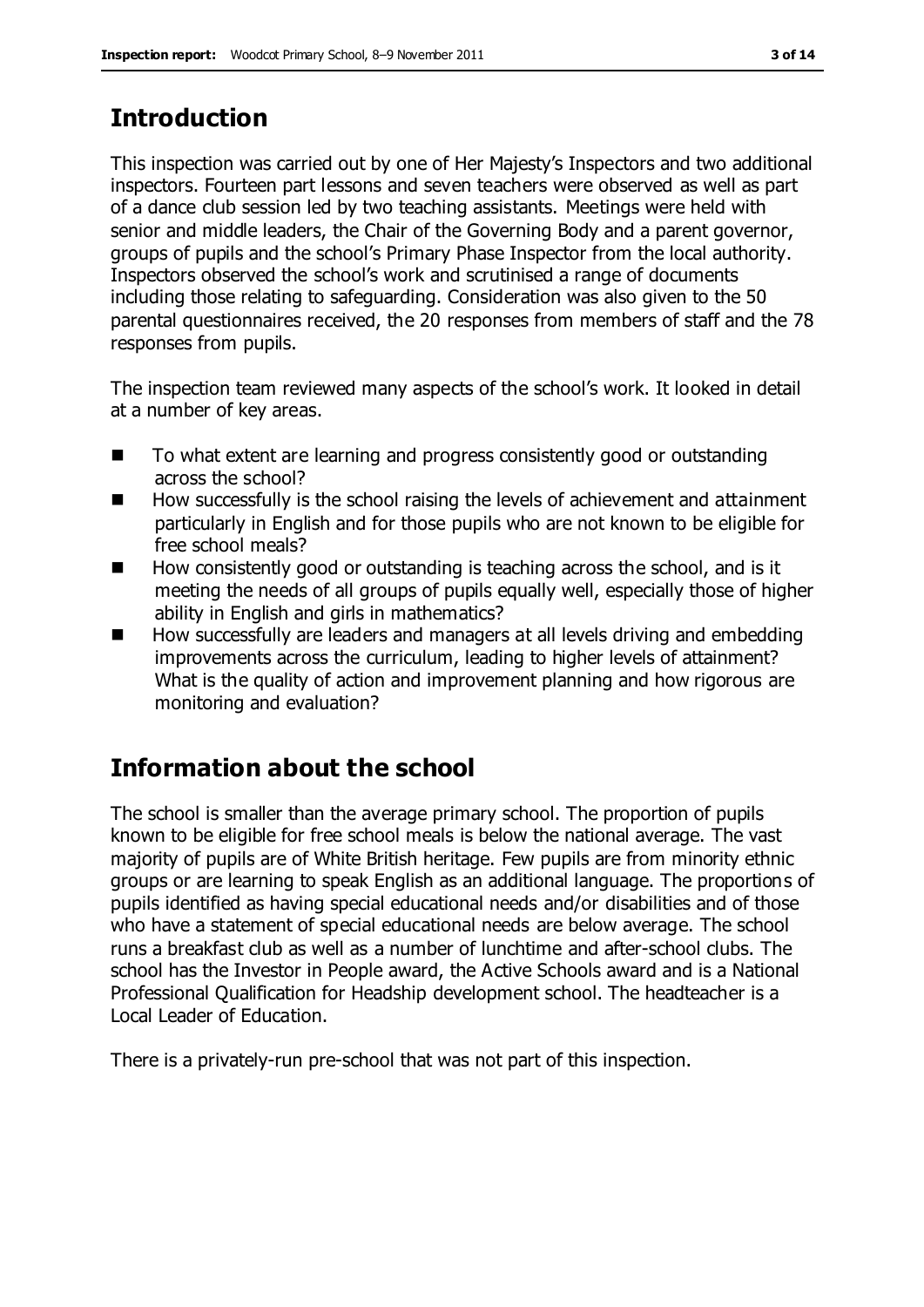# **Inspection judgements**

# **Overall effectiveness: how good is the school? 2**

#### **The school's capacity for sustained improvement 2**

## **Main findings**

Woodcot Primary is a good and improving school. In their responses to questionnaires and in the discussions with inspectors, staff and pupils often commented on how proud they are of their school. Inspection findings showed that the way the school engages with parents and carers is outstanding. One parent wrote, 'We are extremely happy with how Woodcot suits the needs of our child. Communication with parents is superb.'

Children get off to an excellent start as a result of outstanding leadership and provision in the Early Years Foundation Stage. Pupils in the rest of the school make good, and at times outstanding, progress. They attain levels that are broadly in line with national averages in English and mathematics; however, few attain the higher levels for their ages by the end of Key Stages 1 and 2. This includes those pupils not known to be eligible for free school meals. Although pupils made good progress by the end of Key Stage 1 last year, progress is currently not as securely good given the much stronger outcomes by the end of the Early Years Foundation Stage in 2011. This is because teaching does not always build sufficiently well on pupils' prior learning and development, especially in writing and mathematics.

The quality of teaching is more consistently good or better in Key Stage 2 than it is in Key Stage 1. The school has correctly identified the need to increase the level of challenge in English and mathematics for pupils of higher ability. The quality of support provided to pupils with special educational needs and/or disabilities has recently improved. This group of pupils now make good progress overall by the end of Year 6 and benefit from additional, well-targeted support. The quality of the curriculum is now outstanding. It provides pupils with memorable learning experiences, such as going into a time machine to find out what life was like in the past. Programmes of work link different subjects together and these are tailored extremely well to the interests and needs of pupils. A good example of the impact of this practice has been the increased level of engagement and attainment of girls, particularly in mathematics.

Self-evaluation, although at times generous, has nonetheless led to the identification of the right priorities for improvement. However, systems are not sufficiently robust for recording and evidencing how leaders and managers at all levels evaluate the impact of their work on different groups of learners. All leaders and managers produce action plans for their areas of responsibility, but not all subject plans include interim milestones against which the progress made by different groups of pupils can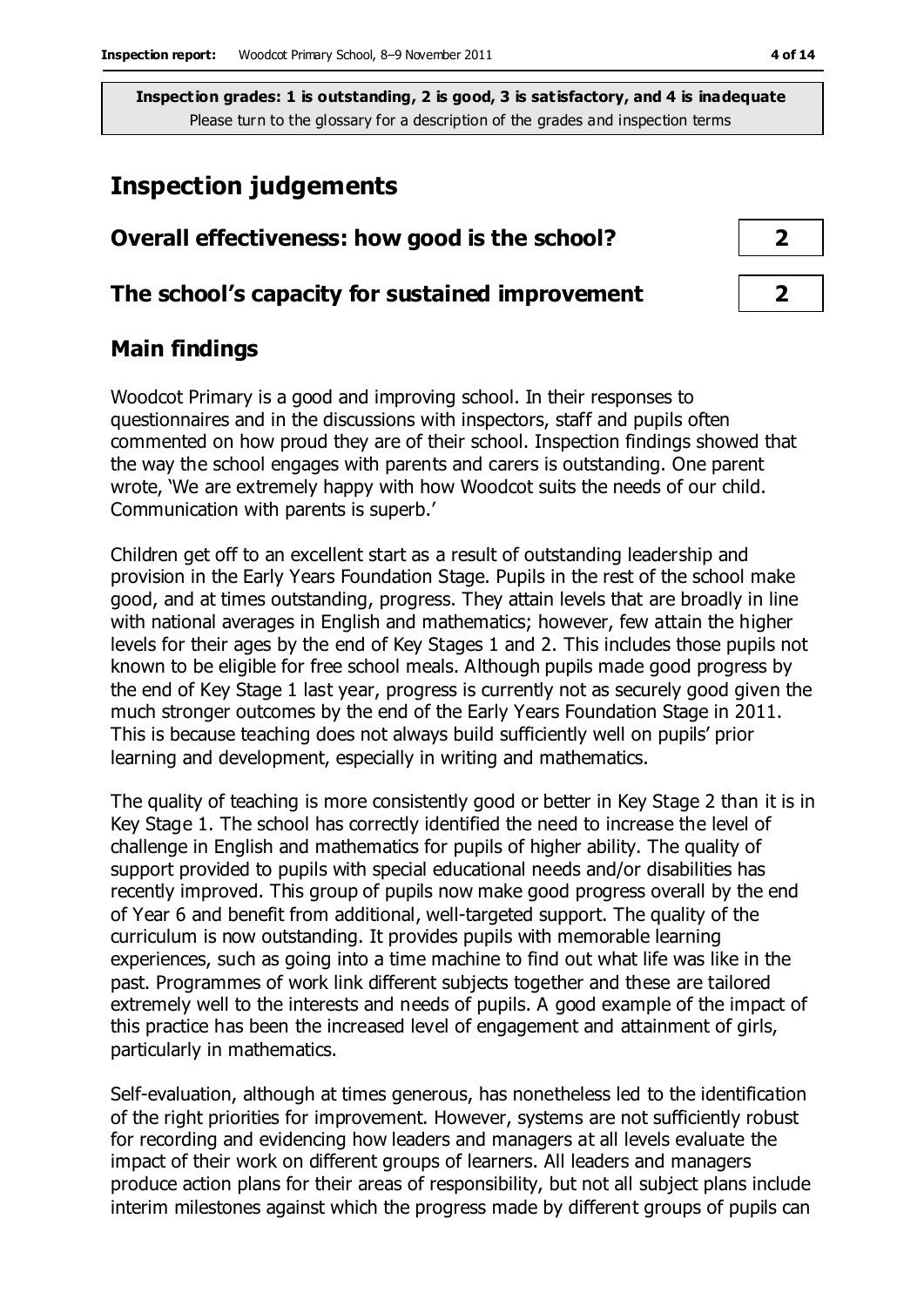be measured. The progress made since the last inspection demonstrates good capacity for continued improvement.

### **What does the school need to do to improve further?**

- Increase the achievement of pupils so that attainment rises more rapidly and pupils attain higher levels in English and mathematics by the end of Key Stages 1 and 2 by:
	- building more effectively in Key Stage 1 on the outcomes that children attain at the end of the Early Years Foundation Stage and by ensuring teaching is consistently good or better throughout the school.
- Increase the effectiveness with which leaders and managers drive and embed improvements by:
	- ensuring that all subject plans include interim milestones against which the progress made by pertinent groups of pupils can be measured
	- developing a more robust system for recording and evidencing how leaders and managers at all levels evaluate the impact of school initiatives on different groups of learners.

## **Outcomes for individuals and groups of pupils 2**

Levels of attainment are rising, particularly in Key Stage 2. Pupils' achievement in mathematics by the end of Year 6 is outstanding. Those pupils identified as being at risk of underachieving are now identified more swiftly and are being provided with effective additional support. Pupils are keen to do well and generally apply themselves diligently to their work in lessons. In an outstanding English lesson in Year 6, pupils refined their skills in writing descriptive text. They generated a good range of descriptive words and produced interesting sentences. They made excellent progress due to clear and high expectations and because they helped each other and knew how to support their own learning.

Pupils feel safe and recognise risks. Most pupils behave extremely well. However, not all pupils are able to maintain high levels of behaviour when not closely supervised by an adult. Pupils generally make healthy choices, and there is a high take-up of extra-curricular sporting activities. Pupils run a healthy tuck shop, participate in local events and proudly represent their school in inter-school sports and quizzes. Pupils' basic skills are secure, and pupils apply them well to a range of contexts; for example, using information and communication technology (ICT) to make a poster to advertise events. Teams of pupils are allocated a budget every year to run a stall at the summer fair. The team that makes the most profit wins a shield. Links with local businesses help pupils to develop their understanding of the world of work. Consequently, pupils develop a good range of skills that prepare them for the future.

Attendance levels, although broadly average, are rising. Effective work with parents and carers is improving the attendance of targeted pupils. Pupils have good knowledge of popular culture and wider cultural issues. Older pupils can name the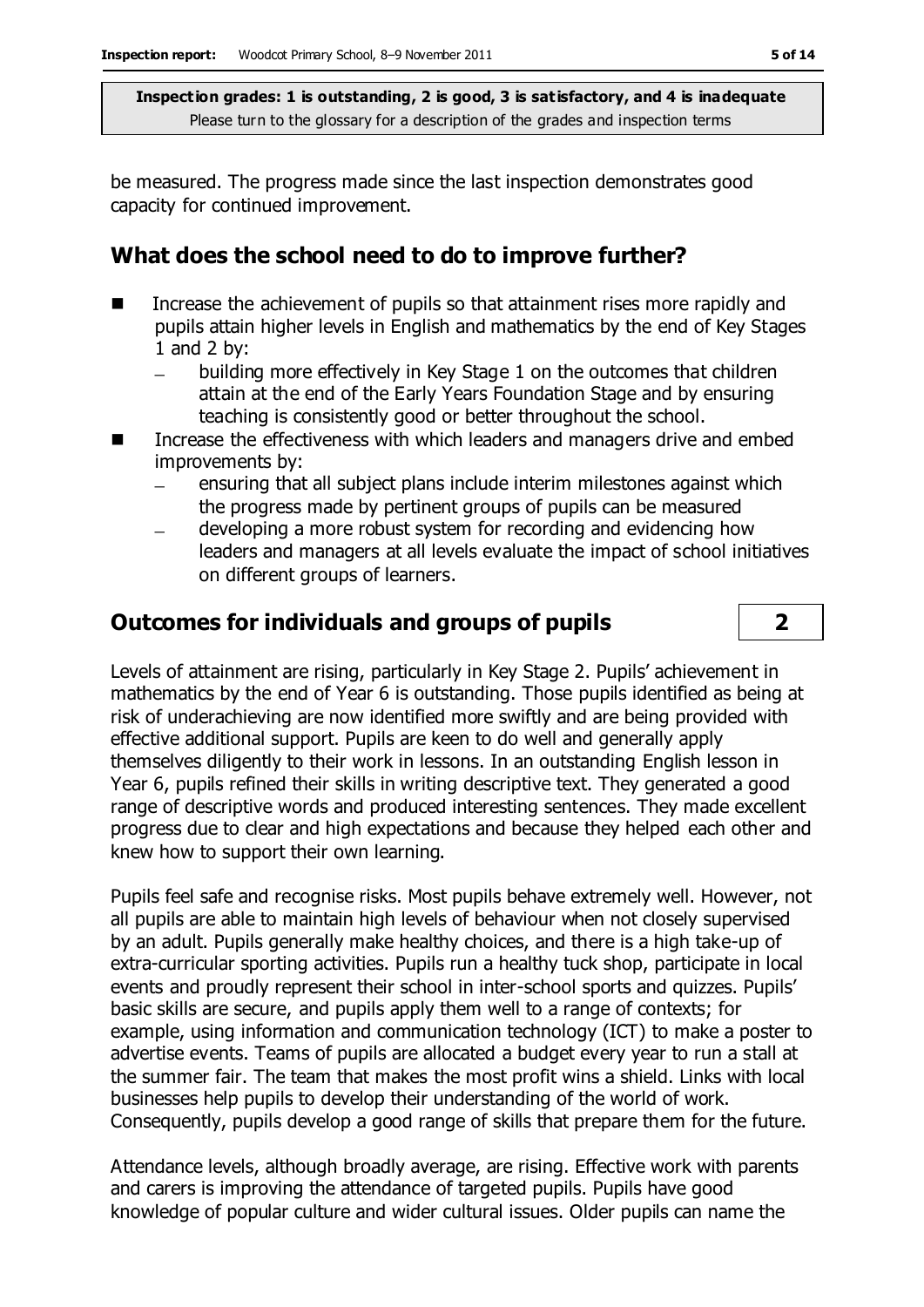current Prime Minister. Since the last inspection, pupils' appreciation of cultures and faiths that are different to their own is much improved and is now good. Pupils spoke enthusiastically about aspects of the Islamic faith following a talk from the local imam.

These are the grades for pupils' outcomes

| Pupils' achievement and the extent to which they enjoy their learning                                                     |                         |  |
|---------------------------------------------------------------------------------------------------------------------------|-------------------------|--|
| Taking into account:                                                                                                      |                         |  |
| Pupils' attainment <sup>1</sup>                                                                                           | 3                       |  |
| The quality of pupils' learning and their progress                                                                        | $\mathcal{P}$           |  |
| The quality of learning for pupils with special educational needs and/or disabilities<br>and their progress               | 2                       |  |
| The extent to which pupils feel safe                                                                                      | $\overline{\mathbf{2}}$ |  |
| Pupils' behaviour                                                                                                         | $\overline{2}$          |  |
| The extent to which pupils adopt healthy lifestyles                                                                       | $\overline{\mathbf{2}}$ |  |
| The extent to which pupils contribute to the school and wider community                                                   | $\overline{\mathbf{2}}$ |  |
| The extent to which pupils develop workplace and other skills that will<br>contribute to their future economic well-being | $\overline{\mathbf{2}}$ |  |
| Taking into account:                                                                                                      |                         |  |
| Pupils' attendance <sup>1</sup>                                                                                           | 3                       |  |
| The extent of pupils' spiritual, moral, social and cultural development                                                   | 2                       |  |

## **How effective is the provision?**

The learning environment is well resourced and attractive. Teaching typically includes good cross-curricular links, placing learning in a meaningful and increasingly exciting context. There is often a good balance between the amount of time that teachers spend giving instructions and the time allowed for pupils to complete their work. Teachers provide good opportunities for pupils to speak to each other about what they are learning and to work independently and in groups. Most lessons include a good range of practical activities, including the use of role play to fire pupils' imagination and improve their understanding of what they are learning. Teachers generally make good use of questions to support pupils' learning. However, they do not always check the progress pupils are making during lessons to ensure that a good pace of learning is maintained. Although pupils are developing a good level of ICT capability, the use of technology as a learning tool is not used routinely in classbased lessons. Teachers mark pupils' work regularly against learning objectives. Although this is usually done well, not all teachers provide encouraging comments alongside the guidance for pupils about how to improve their work.

The quality of support provided by additional adults is variable. This is due at times

 $\overline{a}$ <sup>1</sup> The grades for attainment and attendance are: 1 is high; 2 is above average; 3 is broadly average; and 4 is low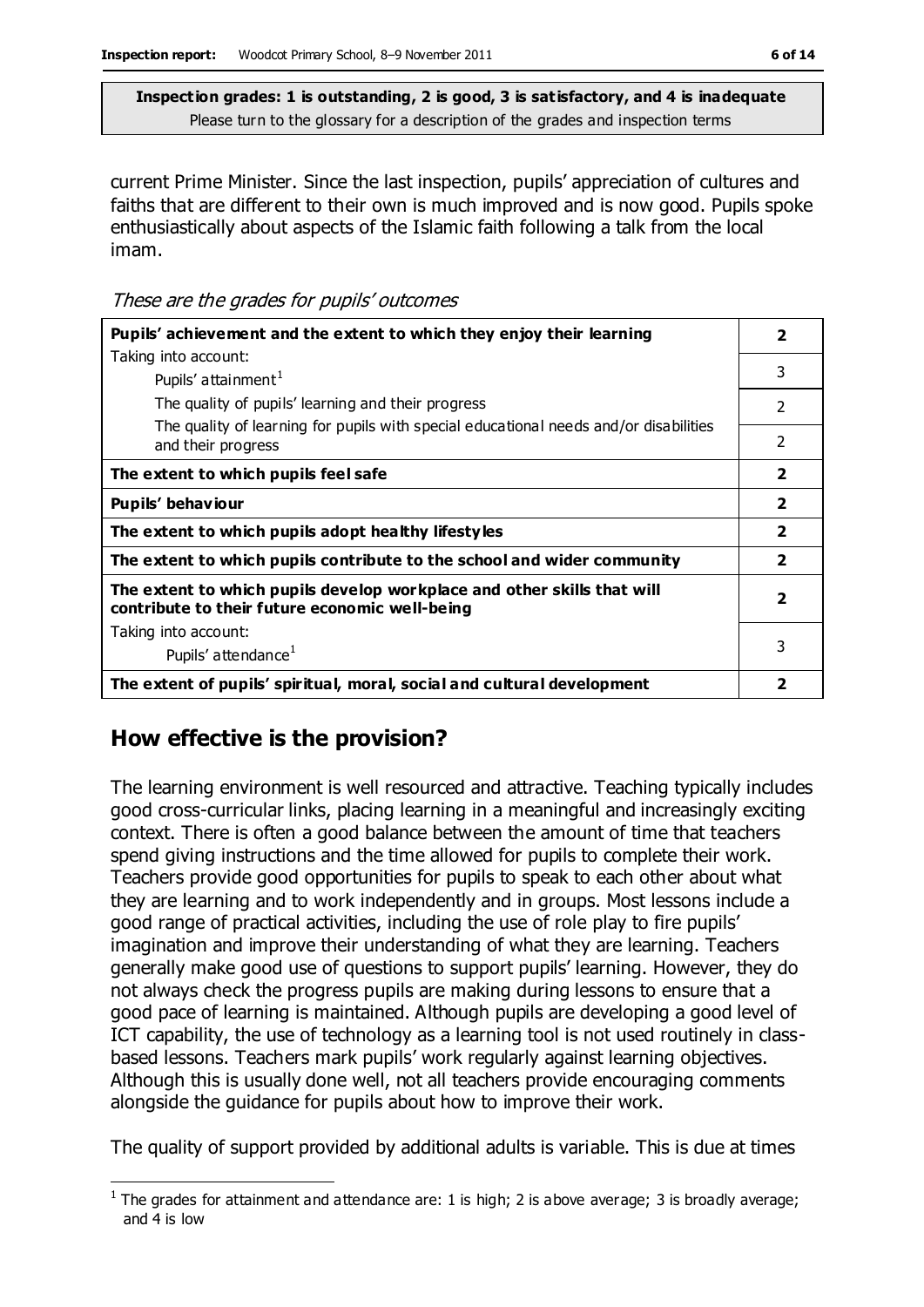to the lack of specific detail in individual education plans of how best to support and meet the needs of pupils with special educational needs and/or disabilities. The school has correctly identified the need to provide additional training for some of their teaching assistants and to improve the quality of planning in this area.

The school is at the forefront of successful, innovative curriculum design. The curriculum provides pupils with relevant learning experiences. The curriculum is particularly well tailored to meet the interests and needs of all pupils. There are many high-quality embellishments to the curriculum including specialist teaching, numerous visitors and artists in residence.

Transition arrangements for the youngest as well as the oldest pupils in the school are a particular strength. Staff have been very effective in supporting the needs of pupils whose circumstances make them most likely to be vulnerable.

These are the grades for the quality of provision

| The quality of teaching                                                                                    |  |
|------------------------------------------------------------------------------------------------------------|--|
| Taking into account:                                                                                       |  |
| The use of assessment to support learning                                                                  |  |
| The extent to which the curriculum meets pupils' needs, including, where<br>relevant, through partnerships |  |
| The effectiveness of care, guidance and support                                                            |  |

#### **How effective are leadership and management?**

Senior leaders are driving and embedding improvements successfully. Morale is high and outcomes for pupils are improving. Strong leadership in mathematics has contributed to the significant improvements in this subject. Although the leadership and management of teaching and learning are good, there is some exemplary practice. Teachers' practice, for example, improves after teachers watch themselves teaching on video. Members of the governing body provide senior leaders with appropriate levels of challenge and support. They have ensured that safeguarding arrangements are secure.

A wide range of strategies are used to communicate with parents and carers. These include highly effective strategies to engage with those families whose personal circumstances can at times make them harder to reach. The school's 'open door policy' and staff's friendliness and welcoming approach secure a high level of involvement of parents and carers with their children's learning and well-being. The school's links with other partners not only enhance the learning and development of pupils at Woodcot but in the wider community as well. The school tackles any discrimination effectively. The good promotion of equality of opportunity resulted in a reduction in the number of pupils identified as having special educational needs and/or disabilities. Not all subject leaders are tracking the progress and levels of attainment of groups of pupils across the curriculum. There is also little in the way of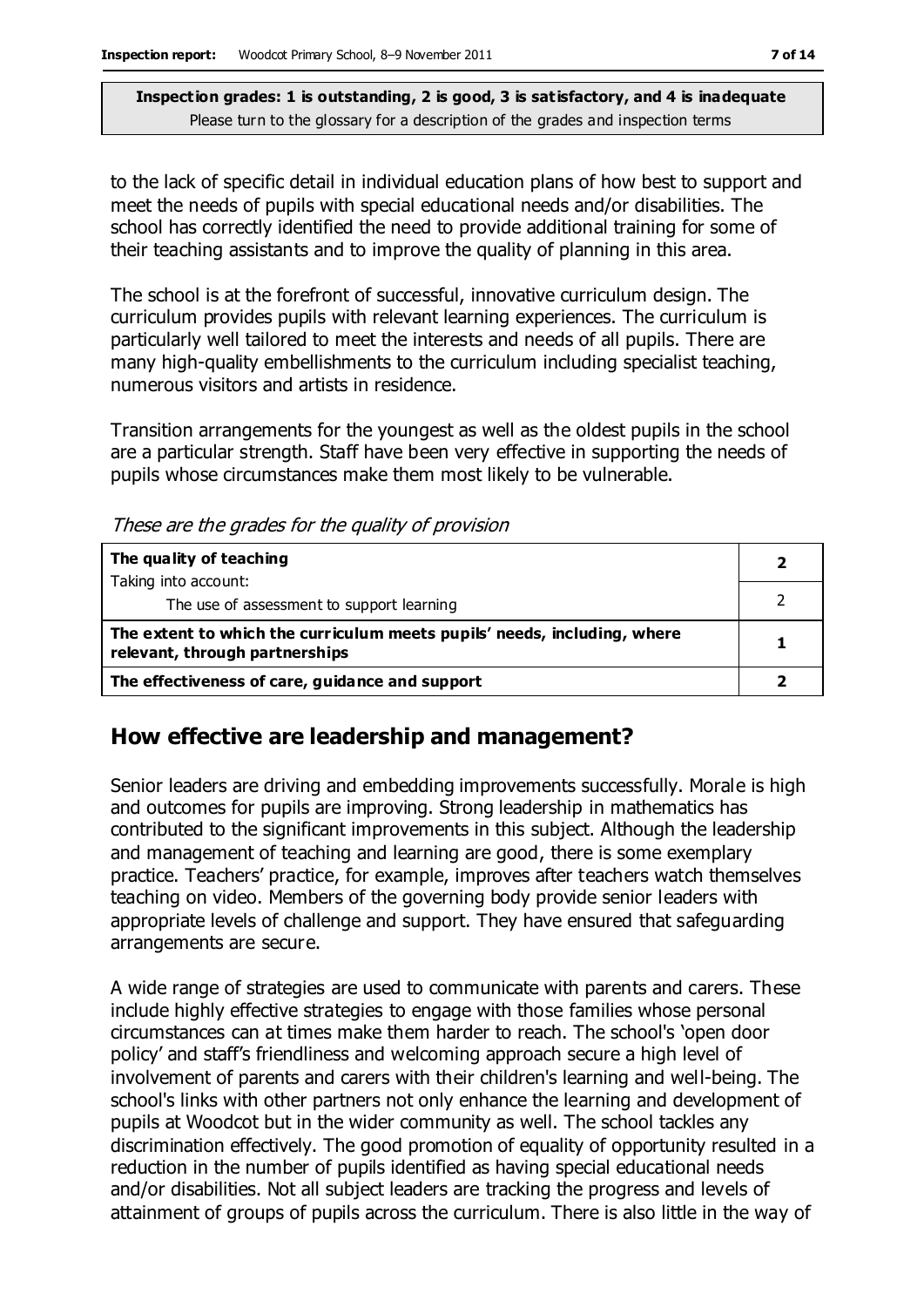formal written evaluations for the foundation subjects.

Improvements to the promotion of community cohesion have enhanced curriculum provision and pupils' cultural development.

These are the grades for leadership and management

| The effectiveness of leadership and management in embedding ambition and<br>driving improvement                                                                     | $\overline{\mathbf{2}}$ |
|---------------------------------------------------------------------------------------------------------------------------------------------------------------------|-------------------------|
| Taking into account:                                                                                                                                                |                         |
| The leadership and management of teaching and learning                                                                                                              | 2                       |
| The effectiveness of the governing body in challenging and supporting the<br>school so that weaknesses are tackled decisively and statutory responsibilities<br>met | $\overline{\mathbf{2}}$ |
| The effectiveness of the school's engagement with parents and carers                                                                                                | 1                       |
| The effectiveness of partnerships in promoting learning and well-being                                                                                              | 1                       |
| The effectiveness with which the school promotes equality of opportunity and<br>tackles discrimination                                                              | $\overline{\mathbf{2}}$ |
| The effectiveness of safeguarding procedures                                                                                                                        | $\overline{2}$          |
| The effectiveness with which the school promotes community cohesion                                                                                                 | $\overline{2}$          |
| The effectiveness with which the school deploys resources to achieve value for<br>money                                                                             | 2                       |

# **Early Years Foundation Stage**

The Early Years Foundation Stage leader has forged excellent links with the preschool as well as with parents and carers. This has helped children to settle quickly and happily as they get off to a brisk start with their learning and development. Teaching and support staff lead a wide range of exciting activities with flair and imagination. Consequently, children make significant and often outstanding gains in their learning. They are challenged to make choices, for example about which resources to use to help them to make a robot. Children learn to take turns, for example when using the tricycles and being traffic wardens. In this session, they developed instructional as well as positional language and learnt aspects of how to keep themselves and others safe. Children make rapid progress in their mathematical development and in learning to read and write simple words. Adults and children make extremely good use of the outside area to support and enhance learning. However, the outdoor space provides limited opportunities for children to climb using different parts of their body. Assessment procedures are rigorous and thorough and are used extremely well to plan the next steps in children's learning. All practitioners are highly skilled and their management of children's welfare and behaviour is outstanding.

These are the grades for the Early Years Foundation Stage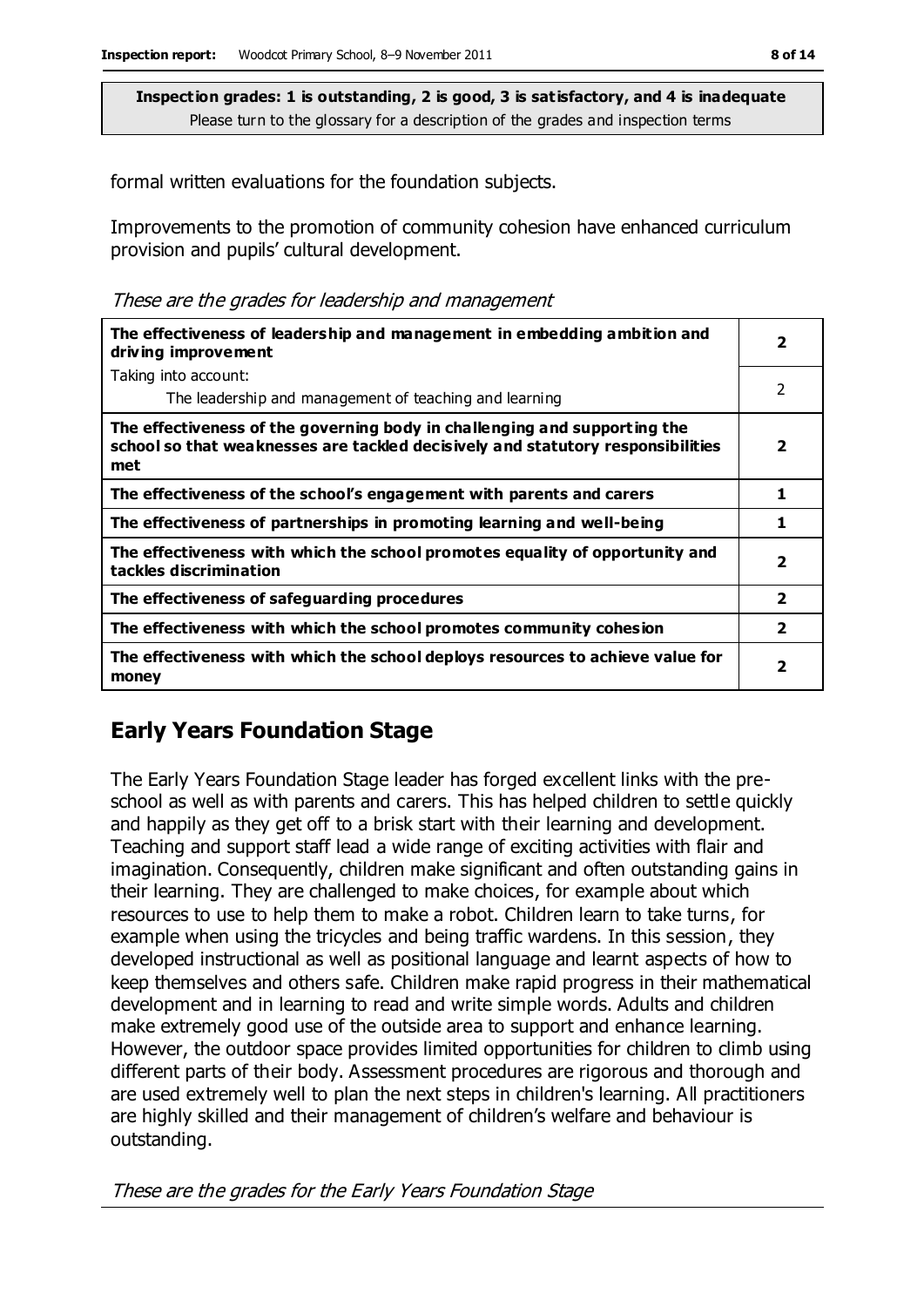| Overall effectiveness of the Early Years Foundation Stage                    |  |
|------------------------------------------------------------------------------|--|
| Taking into account:                                                         |  |
| Outcomes for children in the Early Years Foundation Stage                    |  |
| The quality of provision in the Early Years Foundation Stage                 |  |
| The effectiveness of leadership and management of the Early Years Foundation |  |
| Stage                                                                        |  |

## **Views of parents and carers**

Inspectors received a broadly average number of completed questionnaires from parents and carers. The responses indicate that parents and carers are overwhelmingly happy with their children's experience at the school. They feel well informed about their children's progress and the vast majority believe their children progress well. A very small minority do not agree that the school deals effectively with unacceptable behaviour. Inspection findings show that pupils make good progress and that the behaviour of pupils is well managed.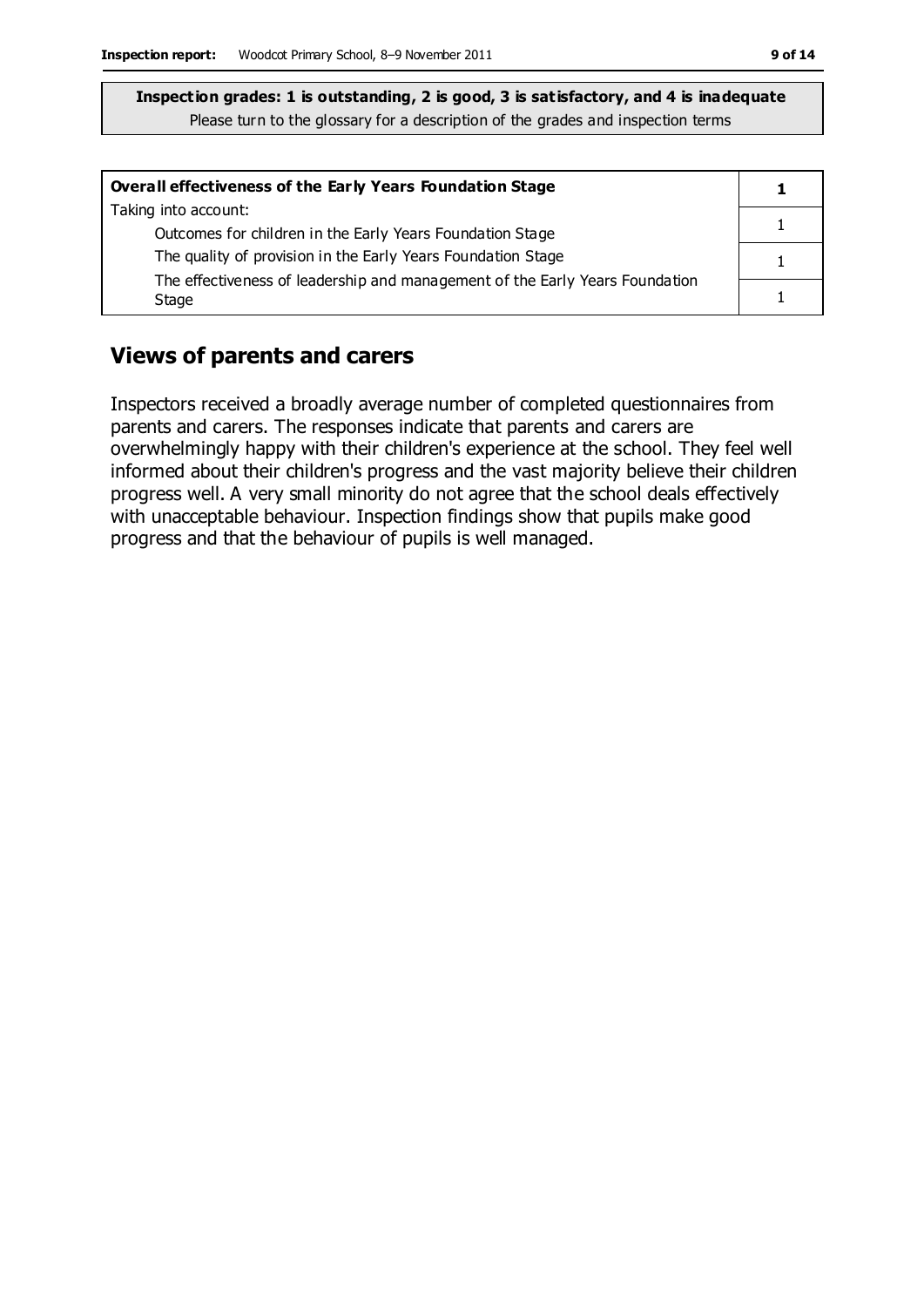#### **Responses from parents and carers to Ofsted's questionnaire**

Ofsted invited all the registered parents and carers of pupils registered at Woodcot Primary School to complete a questionnaire about their views of the school.

In the questionnaire, parents and carers were asked to record how strongly they agreed with 13 statements about the school.

The inspection team received 50 completed questionnaires by the end of the on-site inspection. In total, there are 166 pupils registered at the school.

| <b>Statements</b>                                                                                                                                                                                                                                       | <b>Strongly</b><br>agree |               | <b>Agree</b> |               | <b>Disagree</b> |                | <b>Strongly</b><br>disagree |                |
|---------------------------------------------------------------------------------------------------------------------------------------------------------------------------------------------------------------------------------------------------------|--------------------------|---------------|--------------|---------------|-----------------|----------------|-----------------------------|----------------|
|                                                                                                                                                                                                                                                         | <b>Total</b>             | $\frac{0}{0}$ | <b>Total</b> | $\frac{1}{2}$ | <b>Total</b>    | $\frac{0}{0}$  | <b>Total</b>                | $\frac{1}{2}$  |
| My child enjoys school                                                                                                                                                                                                                                  | 37                       | 74            | 11           | 22            | 1               | $\mathcal{P}$  | 0                           | $\Omega$       |
| The school keeps my child<br>safe                                                                                                                                                                                                                       | 25                       | 50            | 18           | 36            | 3               | 6              | $\mathbf{1}$                | $\overline{2}$ |
| The school informs me about<br>my child's progress                                                                                                                                                                                                      | 30                       | 60            | 19           | 38            | $\mathbf{1}$    | $\overline{2}$ | $\mathbf 0$                 | $\mathbf 0$    |
| My child is making enough<br>progress at this school                                                                                                                                                                                                    | 31                       | 62            | 18           | 36            | $\mathbf{1}$    | $\overline{2}$ | $\mathbf 0$                 | $\mathbf 0$    |
| The teaching is good at this<br>school                                                                                                                                                                                                                  | 31                       | 62            | 17           | 34            | 0               | $\mathbf 0$    | $\mathbf{1}$                | $\overline{2}$ |
| The school helps me to<br>support my child's learning                                                                                                                                                                                                   | 27                       | 54            | 19           | 38            | $\overline{2}$  | 4              | $\mathbf 0$                 | $\mathbf 0$    |
| The school helps my child to<br>have a healthy lifestyle                                                                                                                                                                                                | 21                       | 42            | 27           | 54            | $\mathbf{1}$    | $\overline{2}$ | $\mathbf 0$                 | $\mathbf 0$    |
| The school makes sure that<br>my child is well prepared for<br>the future (for example<br>changing year group,<br>changing school, and for<br>children who are finishing<br>school, entering further or<br>higher education, or entering<br>employment) | 28                       | 56            | 17           | 34            | $\mathbf{1}$    | $\overline{2}$ | $\mathbf 0$                 | $\mathbf 0$    |
| The school meets my child's<br>particular needs                                                                                                                                                                                                         | 25                       | 50            | 22           | 44            | $\mathbf{1}$    | $\overline{2}$ | $\mathbf 0$                 | $\mathbf 0$    |
| The school deals effectively<br>with unacceptable behaviour                                                                                                                                                                                             | 18                       | 36            | 19           | 38            | 10              | 20             | 1                           | $\overline{2}$ |
| The school takes account of<br>my suggestions and<br>concerns                                                                                                                                                                                           | 24                       | 42            | 23           | 46            | $\overline{2}$  | 4              | $\mathbf{1}$                | $\overline{2}$ |
| The school is led and<br>managed effectively                                                                                                                                                                                                            | 27                       | 54            | 19           | 38            | $\overline{2}$  | 4              | $\mathbf 0$                 | $\mathbf 0$    |
| Overall, I am happy with my<br>child's experience at this<br>school                                                                                                                                                                                     | 28                       | 56            | 21           | 42            | $\mathbf{1}$    | 2              | $\mathbf 0$                 | 0              |

The table above summarises the responses that parents and carers made to each statement. The percentages indicate the proportion of parents and carers giving that response out of the total number of completed questionnaires. Where one or more parents and carers chose not to answer a particular question, the percentages will not add up to 100%.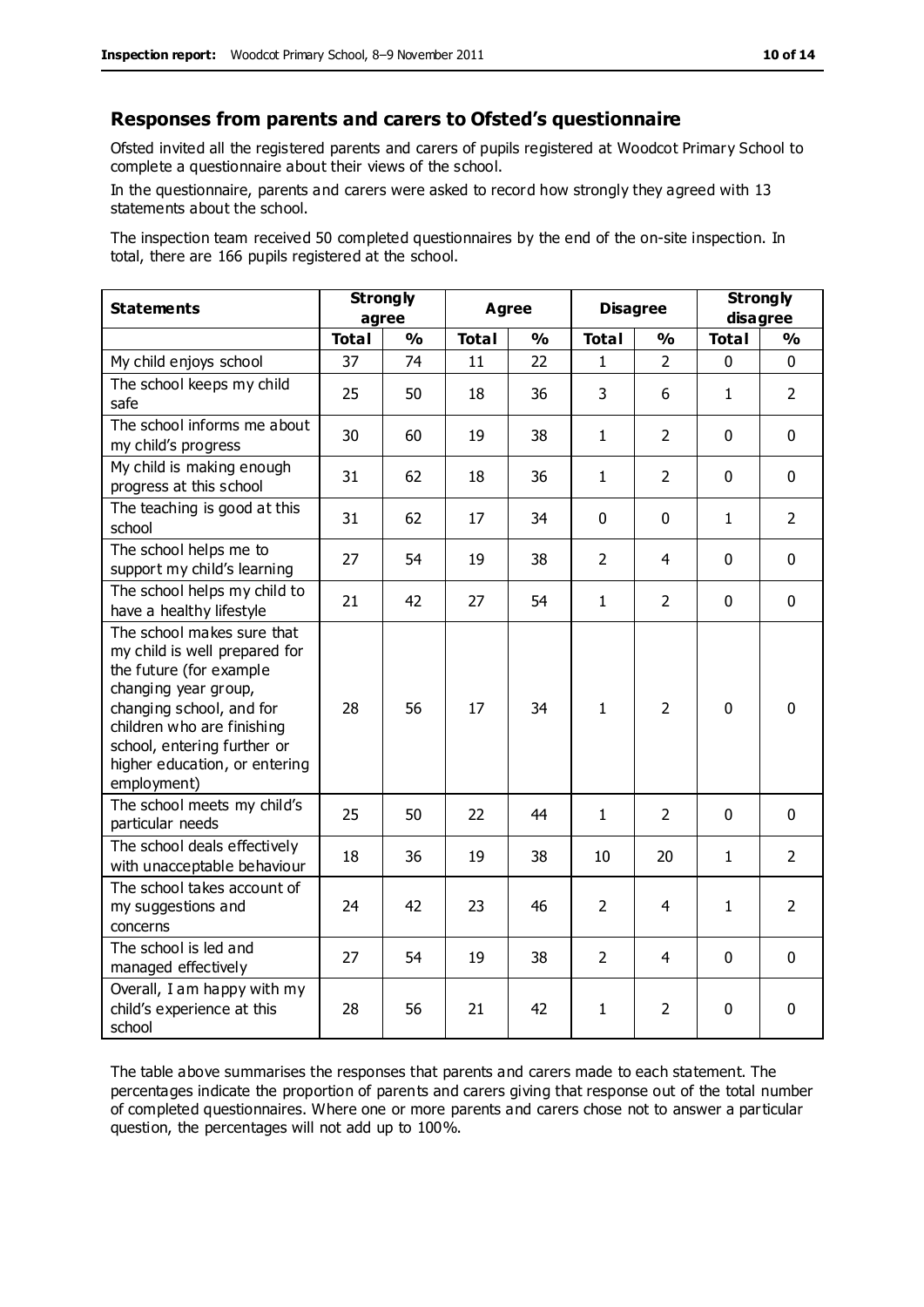# **Glossary**

## **What inspection judgements mean**

| <b>Grade</b> | <b>Judgement</b> | <b>Description</b>                                                                                                                                                                                                               |
|--------------|------------------|----------------------------------------------------------------------------------------------------------------------------------------------------------------------------------------------------------------------------------|
| Grade 1      | Outstanding      | These features are highly effective. An outstanding<br>school provides exceptionally well for all its pupils' needs.                                                                                                             |
| Grade 2      | Good             | These are very positive features of a school. A school<br>that is good is serving its pupils well.                                                                                                                               |
| Grade 3      | Satisfactory     | These features are of reasonable quality. A satisfactory<br>school is providing adequately for its pupils.                                                                                                                       |
| Grade 4      | Inadequate       | These features are not of an acceptable standard. An<br>inadequate school needs to make significant<br>improvement in order to meet the needs of its pupils.<br>Ofsted inspectors will make further visits until it<br>improves. |

## **Overall effectiveness of schools**

|                         | Overall effectiveness judgement (percentage of schools) |      |                     |                   |
|-------------------------|---------------------------------------------------------|------|---------------------|-------------------|
| <b>Type of school</b>   | <b>Outstanding</b>                                      | Good | <b>Satisfactory</b> | <b>Inadequate</b> |
| Nursery schools         | 43                                                      | 47   |                     |                   |
| Primary schools         |                                                         | 46   | 42                  |                   |
| Secondary<br>schools    | 14                                                      | 36   | 41                  |                   |
| Sixth forms             | 15                                                      | 42   | 41                  | 3                 |
| Special schools         | 30                                                      | 48   | 19                  |                   |
| Pupil referral<br>units | 14                                                      | 50   | 31                  |                   |
| All schools             | 10                                                      | 44   | 39                  |                   |

New school inspection arrangements were introduced on 1 September 2009. This means that inspectors now make some additional judgements that were not made previously.

The data in the table above are for the period 1 September 2010 to 08 April 2011 and are consistent with the latest published official statistics about maintained school inspection outcomes (see www.ofsted.gov.uk).

The sample of schools inspected during 2010/11 was not representative of all schools nationally, as weaker schools are inspected more frequently than good or outstanding schools.

Percentages are rounded and do not always add exactly to 100.

Sixth form figures reflect the judgements made for the overall effectiveness of the sixth form in secondary schools, special schools and pupil referral units.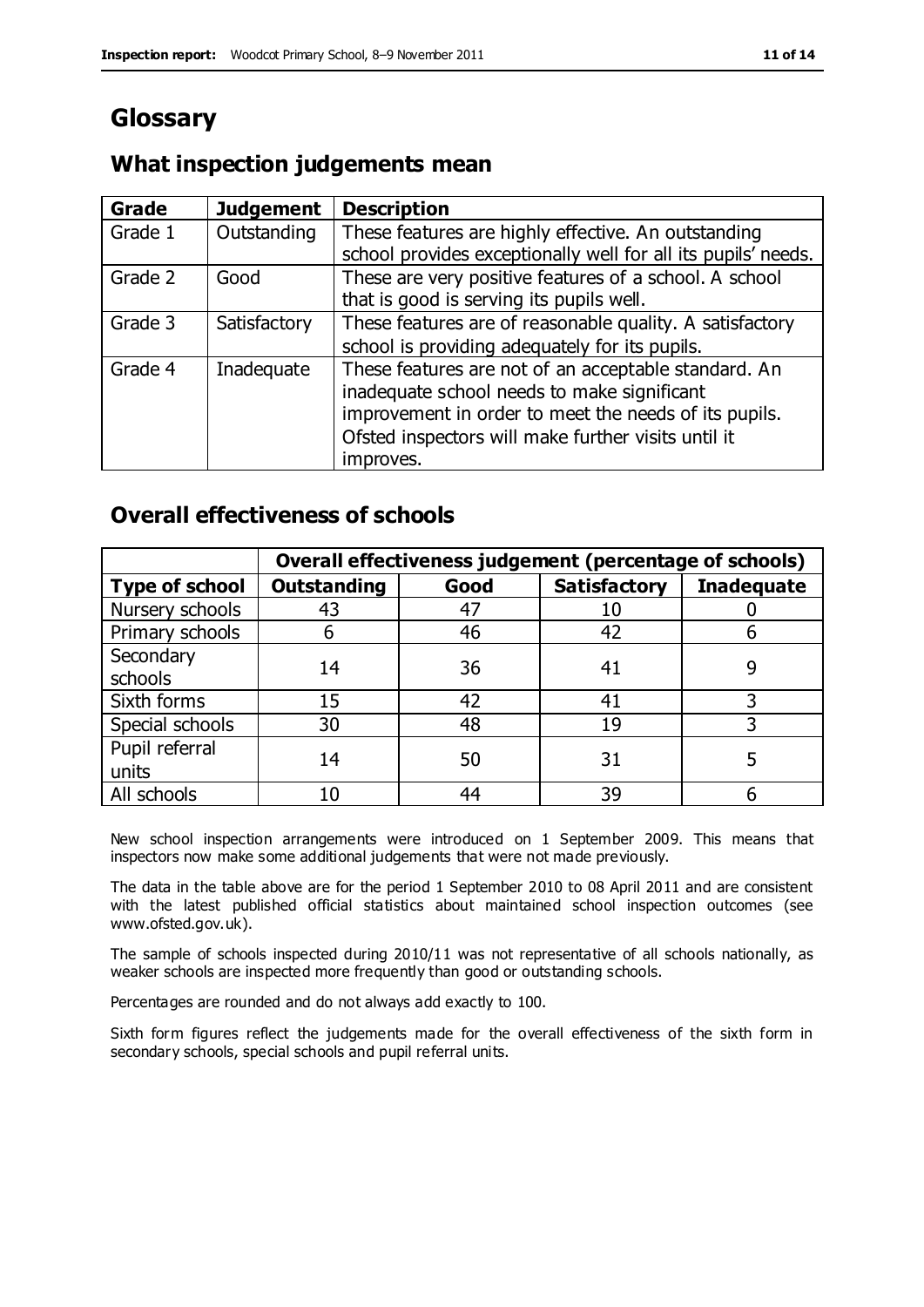# **Common terminology used by inspectors**

| Achievement:               | the progress and success of a pupil in their<br>learning, development or training.                                                                                                                                                                                                                                                |
|----------------------------|-----------------------------------------------------------------------------------------------------------------------------------------------------------------------------------------------------------------------------------------------------------------------------------------------------------------------------------|
| Attainment:                | the standard of the pupils' work shown by test and<br>examination results and in lessons.                                                                                                                                                                                                                                         |
| Capacity to improve:       | the proven ability of the school to continue<br>improving. Inspectors base this judgement on what<br>the school has accomplished so far and on the<br>quality of its systems to maintain improvement.                                                                                                                             |
| Leadership and management: | the contribution of all the staff with responsibilities,<br>not just the headteacher, to identifying priorities,<br>directing and motivating staff and running the<br>school.                                                                                                                                                     |
| Learning:                  | how well pupils acquire knowledge, develop their<br>understanding, learn and practise skills and are<br>developing their competence as learners.                                                                                                                                                                                  |
| Overall effectiveness:     | inspectors form a judgement on a school's overall<br>effectiveness based on the findings from their<br>inspection of the school. The following judgements,<br>in particular, influence what the overall<br>effectiveness judgement will be.                                                                                       |
|                            | The school's capacity for sustained<br>■<br>improvement.<br>Outcomes for individuals and groups of<br>H<br>pupils.<br>The quality of teaching.<br>ш<br>The extent to which the curriculum meets<br>pupils' needs, including, where relevant,<br>through partnerships.<br>The effectiveness of care, guidance and<br>٠<br>support. |
| Progress:                  | the rate at which pupils are learning in lessons and<br>over longer periods of time. It is often measured<br>by comparing the pupils' attainment at the end of a<br>key stage with their attainment when they started.                                                                                                            |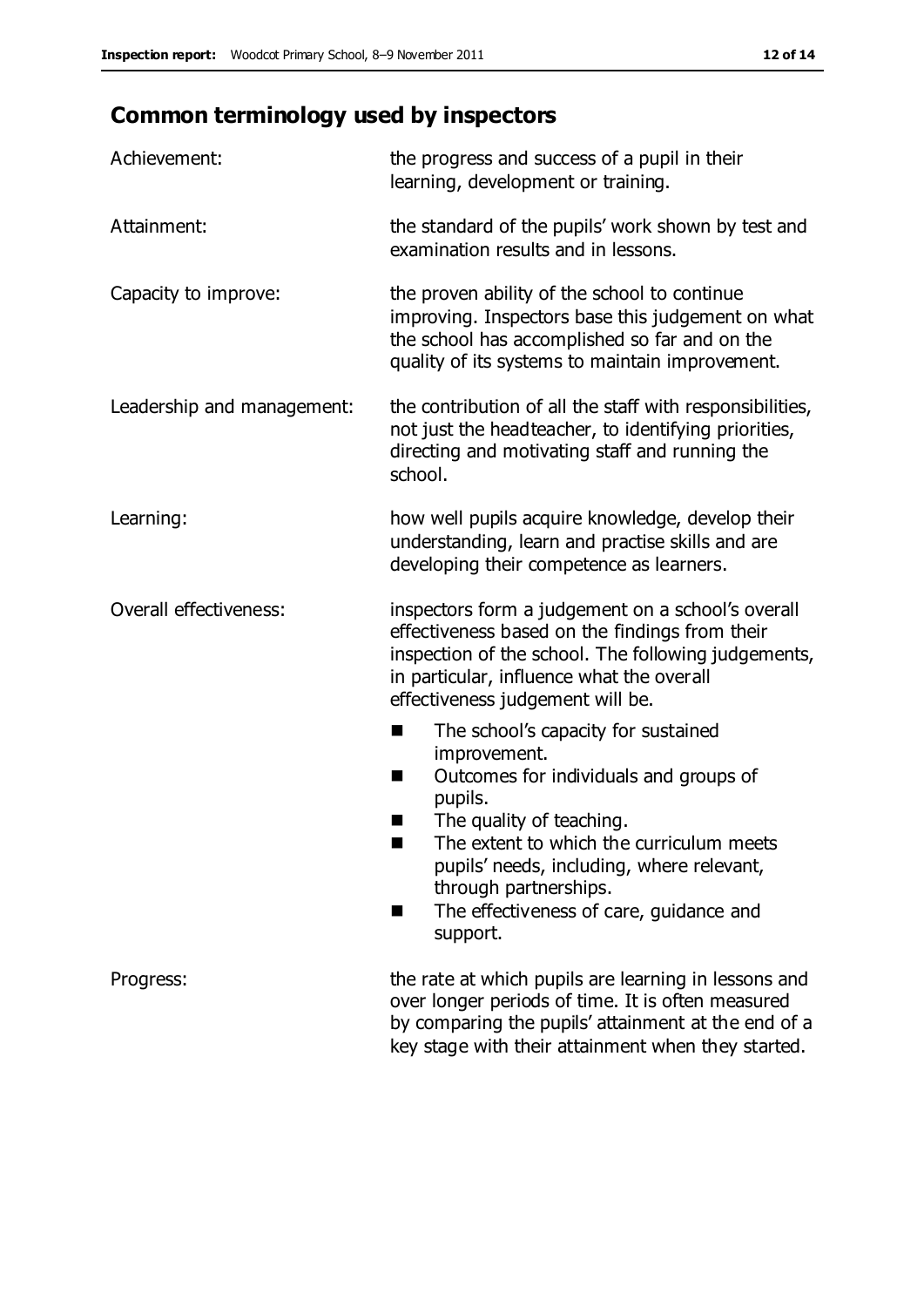#### **This letter is provided for the school, parents and carers to share with their children. It describes Ofsted's main findings from the inspection of their school.**



10 November 2011

Dear Pupils

#### **Inspection of Woodcot Primary School, Gosport PO13 0SG**

Thank you for making the inspectors welcome when we visited your school recently. We enjoyed meeting you, spending time in your lessons and listening to your views. The inspectors agree that your school is good. These are some of the best things about your school.

- The youngest children get off to an excellent start with their learning and development.
- The curriculum is now more exciting and better tailored to your needs and interests.
- The way the school works with parents and carers as well as other partners is outstanding.

To help your school to become even better we have asked your school to:

- help you to make even better progress in English and mathematics, so that more of you reach higher levels by the end of Years 2 and 6
- make sure that all of your lessons are always good or better
- make sure that all leaders and managers are able to measure at regular intervals the progress that you make
- make sure the school writes down how it knows how well you are all doing

You can all do your part to help your school by making sure you all come to school when you are supposed to, and by letting your teachers know if you find your learning too difficult or too easy.

Yours sincerely

Gehane Gordelier Her Majesty's Inspector